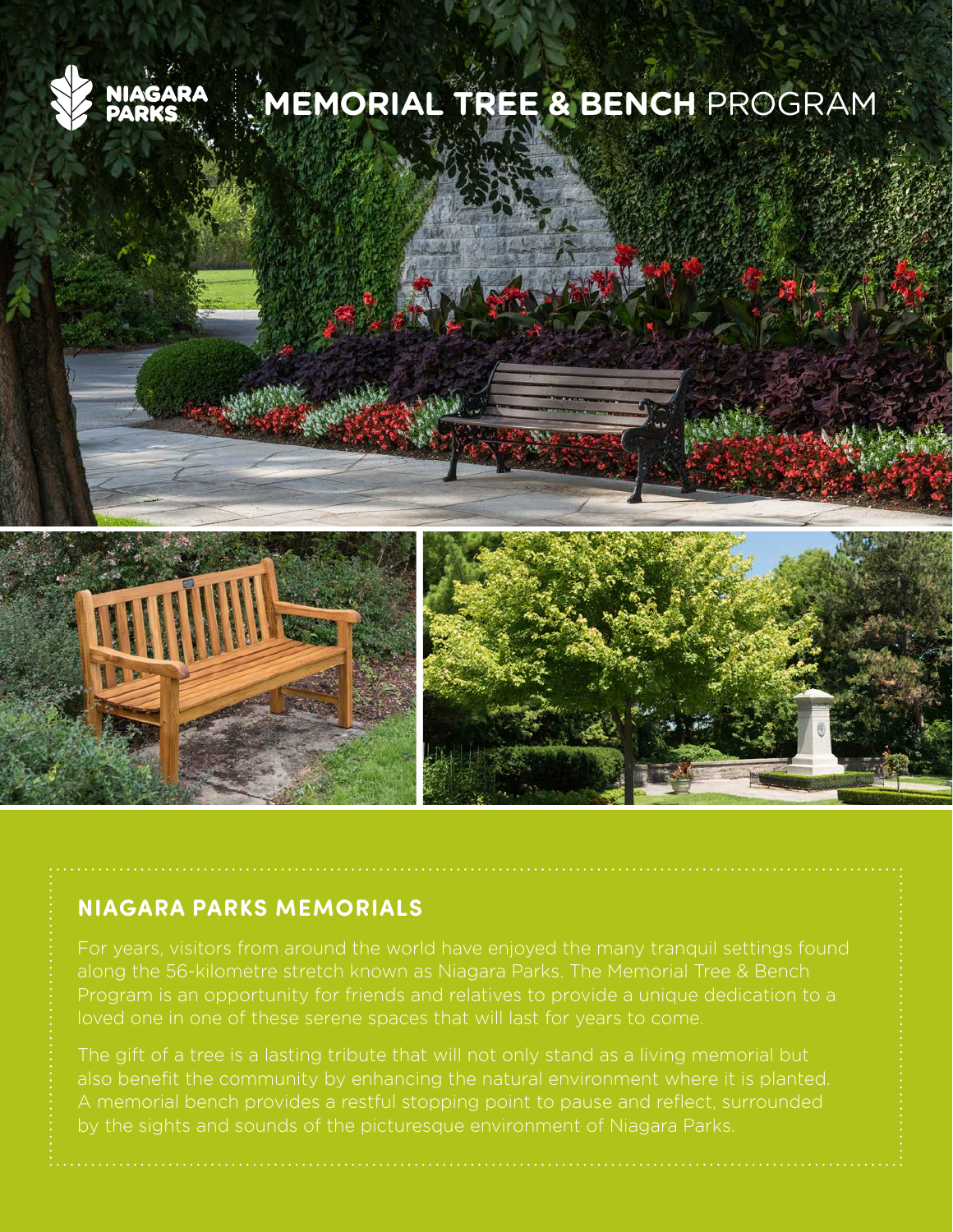

## **PROGRAM DETAILS**

- Cost for each memorial includes materials, installation or planting, memorial label and ongoing maintenance.
- Requests for specific native species of trees will be discussed with the donor.
- All donated trees and benches become the property of Niagara Parks and are subject to removal or relocation.
- Tree labels include the common and scientific name of the tree, and individual labels may contain the words "In honour of" or "In memory of" as deemed appropriate.
- Niagara Parks is responsible for the installation of your gift. Specific selection and placement of trees or benches are at the sole discretion of The Niagara Parks Commission, but the general location will be determined in collaboration with the donor.
- There may be an extended lead time in order to acquire suitable trees, benches or in the installation process. The planting of some tree species may also be delayed in order to wait for the best planting time. Donors may opt to donate toward and dedicate existing benches, subject to approval.
- An email will be sent to the donor after installation or planting is complete.
- Donation receipts will be provided as appropriate.